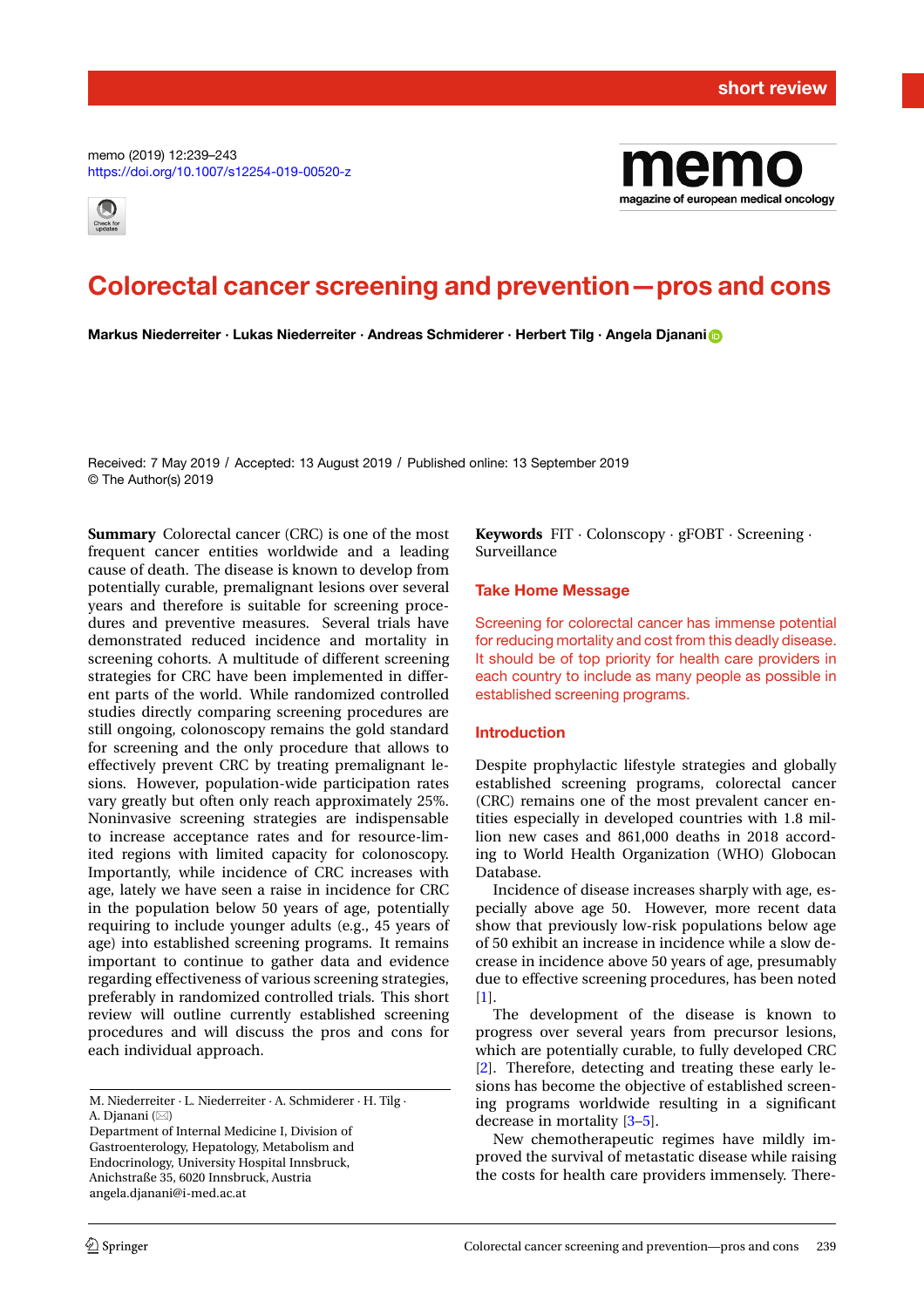fore, screening has not only decreased the mortality of CRC but might also be highly cost-effective [\[6\]](#page-3-4).

The aim of this short review is to give an overview of the advantages and disadvantages of currently used screening procedures and tests.

# **Prophylaxis**

Preventing CRC stands on two pillars: prophylaxis by eliminating risk factors and cultivating a healthy lifestyle and effective screening programs.

Drinking alcohol and smoking have been shown to increase CRC incidence and mortality [\[7,](#page-3-5) [8\]](#page-3-6), and motivating the patient to eliminate those habits should therefore be a priority for healthcare providers. Furthermore, obesity and diet have been shown to have an impact on CRC incidence [\[9\]](#page-3-7). Reducing weight and red meat intake decreases the risk of developing CRC [\[10\]](#page-4-0); however, further recommendations on diet are less clear and partly conflicting. While some studies suggest a protective role of a diet rich in vegetables and fruits other studies have challenged this assumption [\[11,](#page-4-1) [12\]](#page-4-2). While more studies are required, it is recommended to closely follow the World Cancer Research Fund/American Institute for Cancer Research cancer prevention guidelines and recommendations [\[13\]](#page-4-3). The data is clearer for physical activity showing a reduction of CRC risk with regular physical activity in a meta-analysis of 21 studies [\[14\]](#page-4-4).

Aspirin use has been shown to reduce the incidence of adenomatous polyps; however, due to its frequent side effects like gastrointestinal bleeding the intake as a prophylactic agent is not recommended [\[15\]](#page-4-5).

#### **Screening methods**

# *Guaiac fecal occult blood test and fecal immunochemical testing*

Guaiac fecal occult blood test (gFOBT) screening has long been shown to reduce mortality from CRC. A Cochrane review revealed a decrease in relative mortality risk of CRC of 16–25% [\[16\]](#page-4-6). The test is inexpensive and therefore suitable for a large population. However, it lacks sensitivity for CRC and advanced adenomas which is partly compensated by more frequent testing [\[17\]](#page-4-7), thus decreasing patient acceptance and compliance.

Fecal immunochemical testing (FIT) showed an improved sensitivity and specificity when compared to gFOBT especially for advanced adenomas, albeit at a higher cost [\[18\]](#page-4-8). Further advantages include the requirement of a single stool sample and that it does not require dietary restrictions prior to testing. A study from Italy demonstrated a 22% mortality reduction from CRC in regions introducing FIT-based screening [\[19\]](#page-4-9). One point of ongoing discussion are varying cutoff levels between different FIT test kits resulting in different specificity and sensitivity between test kits

[\[20\]](#page-4-10). Higher cutoff levels result in higher specificity and positive predictive value and vice versa lower cutoff levels increase sensitivity for advanced neoplasias [\[21\]](#page-4-11). A key advantage of FIT-based screening is the higher acceptance rate compared to colonoscopy; however, it lacks sensitivity for premalignant lesions making it less suitable for prevention of CRC [\[22\]](#page-4-12).

## *Multitarget stool DNA testing*

Stool DNA testing is performed by a conglomerate of molecular assays for several targets namely aberrant BMP3, NDRG4 methylation of promoter regions and mutant KRAS and B-actin combined with an immunochemical assay as used in FIT test kits. The test is performed with a single stool sample and showed significantly increased sensitivity of 20 percentage points when compared to FIT, though with less specificity [\[23\]](#page-4-13).

Frequency of testing is not well established; however, due to high sensitivity it may be extended to once every 3 years, which could aid to increase participation rates.

However, its role in large screening programs is still part of discussion as the decreased specificity leads to more false-positive results, therefore raising the number of needed follow-up colonoscopies. Moreover, due to higher cost compared to FIT, even at a 3-year test interval, FIT is still recommended as the first-line noninvasive screening test [\[24\]](#page-4-14).

#### *Colonoscopy and flexible sigmoidoscopy*

Colonoscopy is considered the gold standard for colon cancer screening with higher sensitivity and specificity than FOBT for detecting adenomas and CRC [\[22\]](#page-4-12). Furthermore, colonoscopy and sigmoidoscopy are the only established screening measures that also allow to prevent cancer by effectively removing precursor lesions [\[25\]](#page-4-15). Several trials have demonstrated a decrease in CRC incidence and mortality in colonoscopy screening cohorts [\[3,](#page-3-2) [5\]](#page-3-3). While randomized controlled trials using colonoscopy as a screening procedure are still ongoing, randomized controlled studies showing a reduction in CRC mortality have been published for the use of flexible sigmoidoscopy [\[26,](#page-4-16) [27\]](#page-4-17). Complication rates of endoscopy are generally low; however, the bowel preparation is cumbersome with low acceptance rates by patients. Moreover, the procedure depends on high quality standards, such as adenoma detection rate (ADR), cecum intubation and postcolonoscopy cancer rate and therefore needs to be performed by well-trained endoscopists.

Depending on availability, colonoscopy is either the first-line screening method or performed subsequently to a prior positive noninvasive test such as FIT.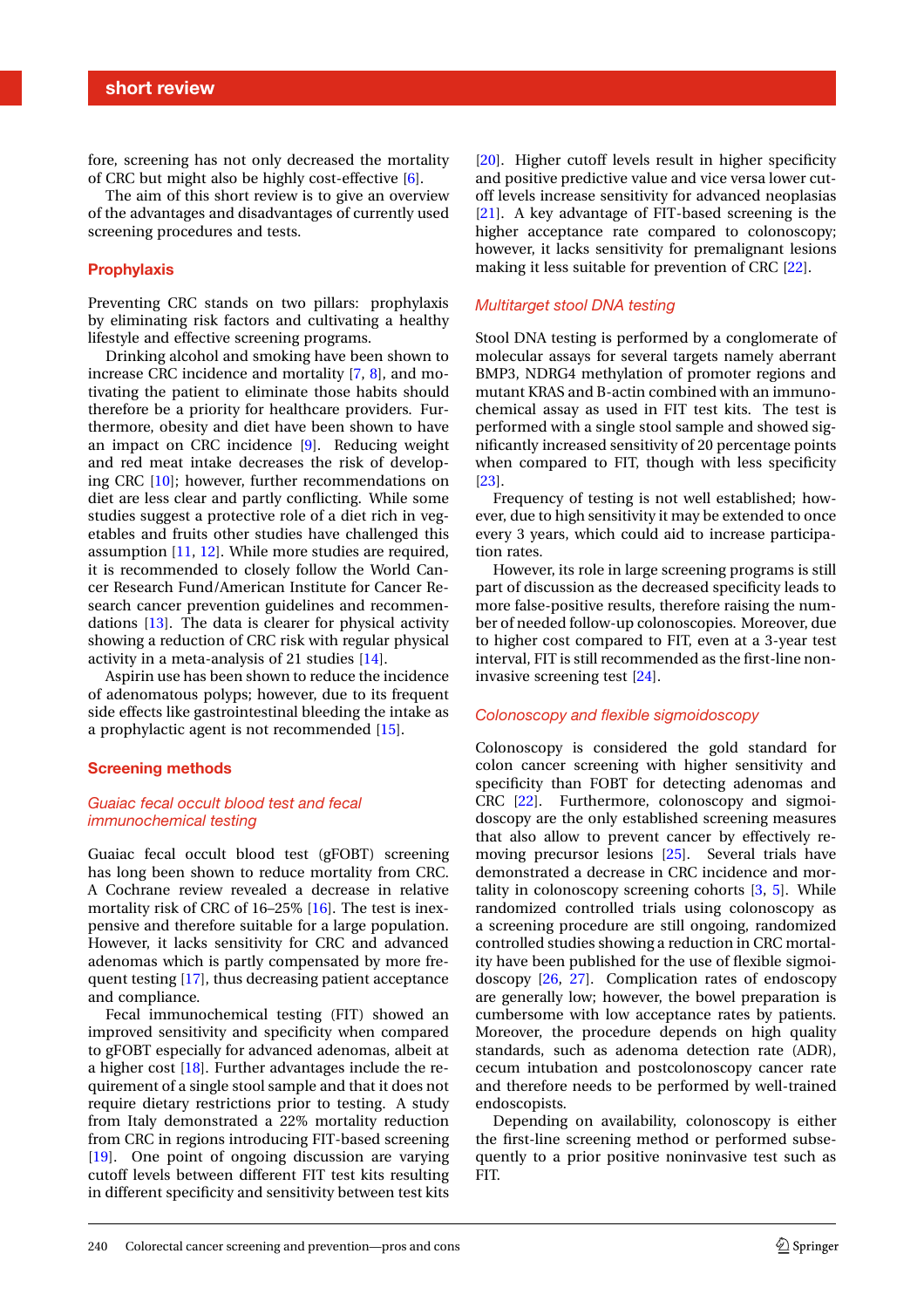# *MR colonography and CT colonography*

Most recent metanalysis comparing colonoscopy to CT colonography (CTC) revealed a high sensitivity of a 100% for cancer detection and 87.9% for adenomas ≥10mm and a lower sensitivity for smaller adenomas [\[28,](#page-4-18) [29\]](#page-4-19). However, CTC exposes patients to radiation with subsequent increased risk to develop neoplasias. Moreover, CTC fails to remove precancerous lesions which renders CTC only a valid choice for patients who cannot undergo colonoscopy for technical reasons.

Data for MR colonography is very limited and therefore it is currently not recommended as a screening procedure.

#### **Novel developments—liquid biopsy**

Tumors shed different biomarkers including DNA, RNA, miRNA and proteins into the blood. Obtaining circulating tumor DNA may indicate relapse after surgical resection of CRC. However, liquid biopsy is limited when it comes to early detection of CRC or adenomas because of minimal amounts of ctDNA shed by early stages. Deviant methylation detection of free circulating DNA on the Septin 9 gene promoter is another approach used by the recently improved EpiproColon 2.0 assay, which demonstrated a sensitivity of up to 84% in a small cohort of stage I CRC. Similar markers have shown a comparable sensitivity and combining multiple biomarkers seems to improve the ability to detect CRC [\[30\]](#page-4-20). miRNA alterations which drive cells into an undifferentiated proliferative state have been shown to play a role in a variety of tumor entities including CRC. The most researched indicative marker is miR-21 with a pooled sensitivity and specificity of 72 and 85%, respectively. Combining multiple miRNA biomarkers on panel tests showed an improved sensitivity of about 81% and specificity of 84% [\[30\]](#page-4-20).

Utilizing these techniques for screening is a promising new approach; however, currently no established markers used for screening are available and further prospective evaluation studies are needed for clinical use.

# **Screening population**

Recent epidemiologic data showing an increase in CRC incidence among young adults below 50 years of age and a concomitant decline in the screening cohorts aged 50 and above have raised the question whether to lower the starting age of screening programs to 45 instead of age 50  $[31]$ . The American Cancer Society has already issued the recommendation to lower the starting age for all average-risk individuals to 45 [\[32\]](#page-4-22). Imperiale et al. highlight the potential benefit of this new approach, possibly detecting curable stage CRC in this age group, while

also lowering the cost of cancer treatment. This has to be balanced by more unnecessary screening procedures and potential complications when lowering screening age even further alongside increased cost due to increased screening [\[31\]](#page-4-21). Therefore, it seems that screening colonoscopy from age 45 to 75 years every 10 years was most favorable [\[31\]](#page-4-21). However, the US Multi-Society Task Force on Colorectal Cancer, among others, still recommend to start screening at age 50 for individuals at average risk [\[24\]](#page-4-14).

Some countries have started to use noninvasive stool tests with subsequent colonoscopy if the test turned out positive starting at age 45. Whether there should be a general recommendation for lowering the starting age for screening by colonoscopy for all average risk individuals requires further evidence.

#### **Discussion**

It has been clearly demonstrated that screening for CRC and the removal of precancerous lesions by colonoscopy results in a reduction of incidence and mortality, while also being cost-effective for the healthcare system. Endoscopy is widely considered as a gold standard and is the only screening procedure that also allows to remove precancerous adenomas. However, studies comparing screening strategies that combine different available screening procedures at given intervals may yield comparative results with higher acceptance rates for noninvasive procedures. In a simulation study by the US preventive service task force, colonoscopy every 10 years, annual FIT, sigmoidoscopy every 10 years with annual FIT and CTC every 5 years yielded comparable amounts of life years gained when performed in a screening population from 50 years of age  $75$  years of age  $[33]$ . A current comparative evaluation of FIT and colonoscopy for screening revealed a much higher participation rate in the FIT group and similar detection rates of CRC in both groups. More adenomas were however identified and treated in the colonoscopy group [\[22\]](#page-4-12). Potential complications of an invasive procedure such as colonoscopy, high cost and the reliance on high quality standards need to be taken into account. As no randomized controlled comparative studies are currently available screening procedures may vary by country also depending on resources within the healthcare system and patient acceptance. Noninvasive stool tests provide a good alternative for patients refusing colonoscopy or in countries with limited access to colonoscopy. Table [1](#page-3-8) summarizes the currently internationally most established screening procedures and tests, and their level of recommendation based on the systematic review of evidence of the US Multi-Society Task Force on Colorectal Cancer [\[24\]](#page-4-14). Ultimately, the goal of screening programs should be to multiply participation rates and patient adherence. Newer developments such as liquid biopsy testing for biomarkers such as ctDNA and miRNA could further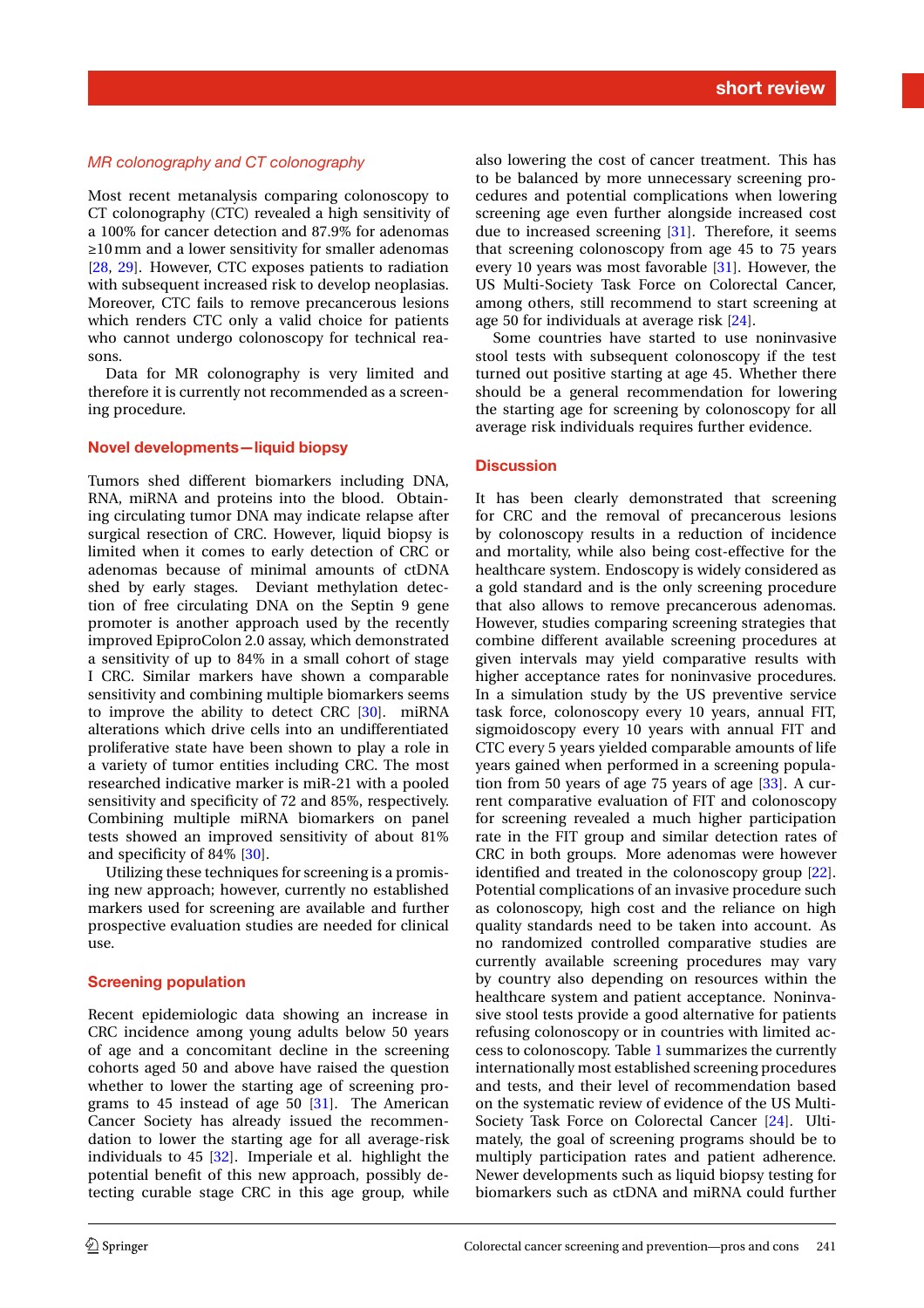| Screening<br>procedure          | Level of<br>recommen-<br>dation <sup>a</sup> | Recommended<br>frequency of<br>testing | Sensitivity and specificity                                                                                                                    | Pros                                                                                                                                                       | Cons                                                                                                                                                                                                                                           |
|---------------------------------|----------------------------------------------|----------------------------------------|------------------------------------------------------------------------------------------------------------------------------------------------|------------------------------------------------------------------------------------------------------------------------------------------------------------|------------------------------------------------------------------------------------------------------------------------------------------------------------------------------------------------------------------------------------------------|
| Colonoscopy                     | Tier <sub>1</sub>                            | Every 10 years                         | Adenomas $\geq 6$ mm: sensitivity:<br>75 to 93%, specificity: 94%<br>Adenomas $\geq 1$ cm: sensitivity:<br>89 to 98%, specificity: 89%<br>[32] | Prevention by treating premalig-<br>nant lesions<br><b>High sensitivity for CRC and</b><br>precancerous lesions<br>Long screening intervals if<br>negative | <b>Tedious bowel preparation</b><br>High quality standards needed/<br>operator dependent<br>Low, but possible risk of ad-<br>verse events (bleeding, perfora-<br>tion, aspiration, splenic injury)                                             |
| <b>FIT</b>                      | Tier 1                                       | Annually                               | CRC: 74% sensitivity, 96%<br>specificity [23]<br>advanced adenomas: 24%<br>sensitivity, 94% specificity [23]                                   | <b>Noninvasive</b><br><b>Relatively low cost</b><br>Reasonably high one time sensi-<br>tivity for CRC                                                      | <b>Frequency of testing</b><br>Colonoscopy needed if positive<br>Low sensitivity for precancerous<br>lesions                                                                                                                                   |
| Multitargeted<br>stool DNA test | Tier <sub>2</sub>                            | Every 3 years                          | CRC: 1-time sensitivity of 92%<br>[23]<br>Serrated Class precursor le-<br>sions: 40% sensitivity [23]<br>Specificity: 86% [23]                 | Noninvasive<br>High 1-time sensitivity for CRC<br>Fairly high sensitivity for precan-<br>cerous lesions<br>Longer intervals of testing                     | More expensive than FIT<br>Lower specificity than FIT                                                                                                                                                                                          |
| CT colonogra-<br>phy            | Tier <sub>2</sub>                            | Every 5 years                          | CRC: sensitivity 96.1%<br>Adenomas $\geq 6$ mm: sensitivity:<br>73 to 98%<br>specificity: 89 to 91%<br> 32                                     | High sensitivity for CRC and<br>advanced adenomas                                                                                                          | <b>Tedious bowel preparation</b><br><b>Radiation exposure</b><br><b>High cost</b>                                                                                                                                                              |
| Flexible sigmoi-<br>doscopy     | Tier 2                                       | Every<br>$5 - 10$ years                | Same as colonoscopy                                                                                                                            | Prevention by treating premalig-<br>nant lesions<br>High sensitivity for CRC and<br>precancerous lesions<br>Long screening intervals if<br>negative        | <b>Tedious bowel preparation</b><br>High quality standards needed/<br>operator dependent<br>Low but possible risk of adverse<br>events (bleeding, perforation,<br>aspiration, splenic injury)<br>Inability of detecting proximal<br><b>CRC</b> |

<span id="page-3-8"></span>**Table 1** Commonly recommended colorectal (CRC) screening procedures

<sup>a</sup>Based on the systematic review of evidence of the US Multi-Society Task Force on Colorectal Cancer

improve noninvasive CRC screening; however, further development and research is needed.

# **Conclusion**

The positive impact of colorectal cancer (CRC) screening programs on CRC mortality have been well studied and a variety of different screening algorithms have been established worldwide. Still participation rates are fairly low and the potential benefit could be multiplied by increasing participation rates. Offering multiple screening tests may increase patient acceptance; however, due to the low sensitivity of noninvasive stool tests for precancerous lesions the only effective preventive procedure for CRC other than lifestyle modification remains colonoscopy.

**Funding** Open access funding provided by University of Innsbruck and Medical University of Innsbruck.

**Conflict of interest** M. Niederreiter, L. Niederreiter, A. Schmiderer, H. Tilg and A. Djanani declare that they have no competing interests.

**Open Access** This article is distributed under the terms of the Creative Commons Attribution 4.0 International License [\(http://creativecommons.org/licenses/by/4.0/\)](http://creativecommons.org/licenses/by/4.0/), which permits unrestricted use, distribution, and reproduction in any medium, provided you give appropriate credit to the original author(s) and the source, provide a link to the Creative Commons license, and indicate if changes were made.

# **References**

- <span id="page-3-0"></span>1. Siegel RL, Miller KD, Jemal A. Cancer statistics, 2019. Ca Cancer JClin. 2019;69(1):7–34.
- <span id="page-3-1"></span>2. Brenner H, Hoffmeister M, Stegmaier C, Brenner G, Altenhofen L,HaugU.Riskofprogressionofadvanced adenomas to colorectal cancer by age and sex: estimates based on 840 149 screeningcolonoscopies. Gut. 2007;56(11):1585–9.
- <span id="page-3-2"></span>3. Kahi CJ, Imperiale TF, Juliar BE, Rex DK. Effect of screening ColonoscopyonColorectalcancerincidence andmortality. ClinGastroenterolHepatol. 2009;7(7):770–5.
- 4. Suchanek S, Ngo O, Grega T, Majek OMZ. Colorectal cancer incidence and mortality reduction in the Czech Republic. United European Gastroenterol J. 2018;6(Supplement  $1) \cdot 7 - 12$
- <span id="page-3-3"></span>5. Doubeni CA, Corley DA, Quinn VP, Jensen CD, Zauber AG, Goodman M, et al. Effectiveness of screening colonoscopy in reducing the risk of death from right and left colon cancer: alargecommunity-basedstudy. Gut. 2018;67(2):291–8.
- <span id="page-3-4"></span>6. Lansdorp-Vogelaar I, Van Ballegooijen M, Zauber AG, Habbema JDF, Kuipers EJ. Effect of rising chemotherapy costs on the cost savings of colorectal cancer screening. JNatlCancer Inst. 2009;101(20):1412–22.
- <span id="page-3-5"></span>7. Botteri E, Iodice S, Bagnardi V, Raimondi S, Lowenfels AB, Maisonneuve P. Smoking and Colorectal cancer. JAMA. 2008;300(23):2765.
- <span id="page-3-6"></span>8. Fedirko V, Tramacere I, Bagnardi V, RotaM, Scotti L, Islami F, et al. Alcohol drinking and colorectal cancer risk: an overall anddose-responsemeta-analysisofpublishedstudies. Ann Oncol. 2011;22(9):1958–72.
- <span id="page-3-7"></span>9. Karahalios A, English DR, Simpson JA. Weight change and risk of colorectal cancer: a systematic review and metaanalysis. Am JEpidemiol. 2015;181(11):832–45.